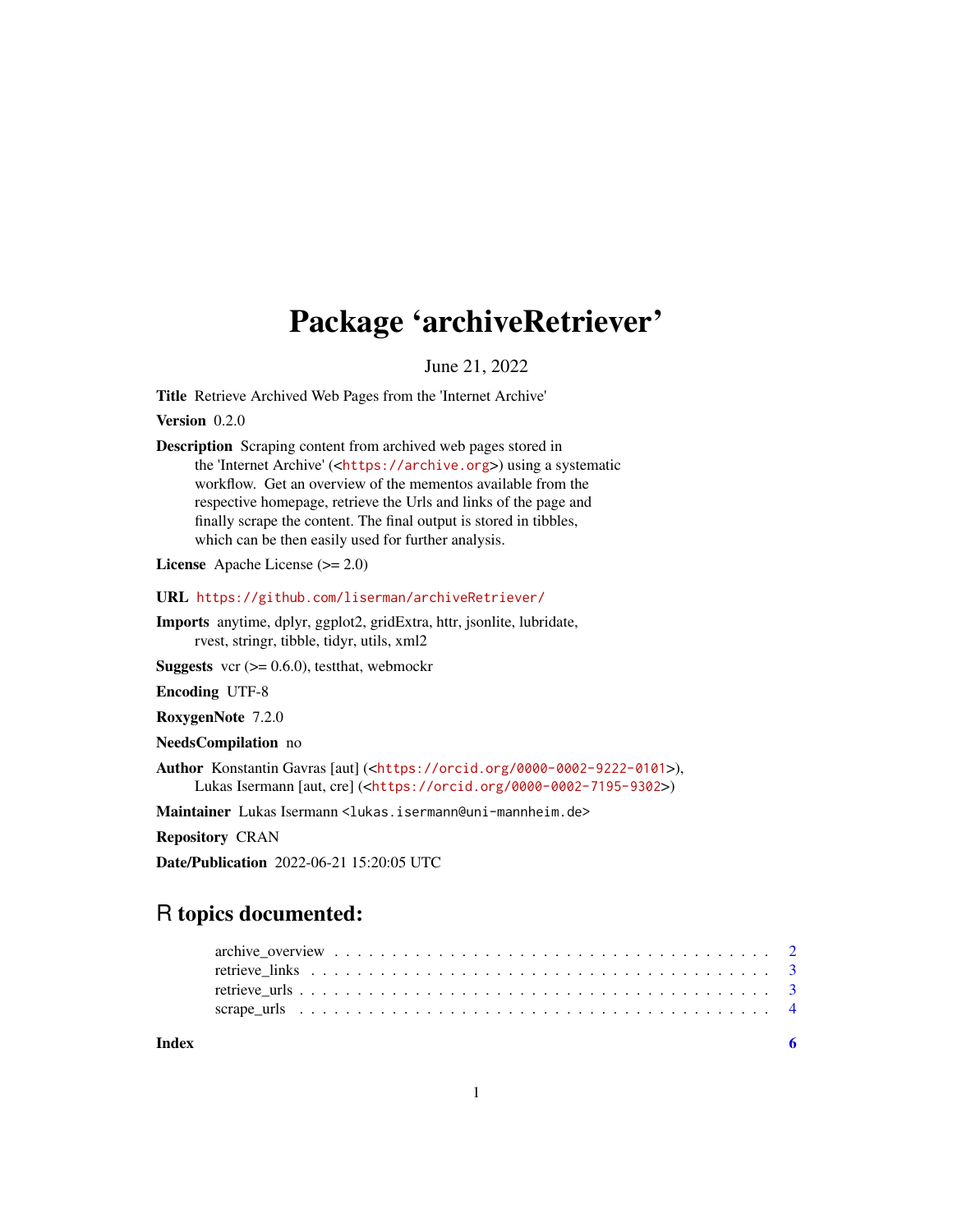<span id="page-1-0"></span>

#### **Description**

archive\_overview provides an overview of available mementos of the homepage from the Internet Archive

#### Usage

archive\_overview(homepage, startDate, endDate)

#### Arguments

| homepage  | A character vector of the homepage, including the top-level-domain                                                |
|-----------|-------------------------------------------------------------------------------------------------------------------|
| startDate | A character vector of the starting date of the overview. Accepts a large variety<br>of date formats (see anytime) |
| endDate   | A character vector of the ending date of the overview. Accepts a large variety of<br>date formats (see anytime)   |

#### Value

This function provides an overview of mementos available from the Internet Archive. It returns a calendar indicating all dates in which mementos of the homepage have been stored in the Internet Archive at least once. However, a memento being stored in the Internet Archive does not guarantee that the information from the homepage can be actually scraped. As the Internet Archive is an internet resource, it is always possible that a request fails due to connectivity problems. One easy and obvious solution is to re-try the function.

#### Examples

```
## Not run:
archive_overview(homepage = "www.spiegel.de", startDate = "20180601", endDate = "20190615")
archive_overview(homepage = "nytimes.com", startDate = "2018-06-01", endDate = "2019-05-01")
```
## End(Not run)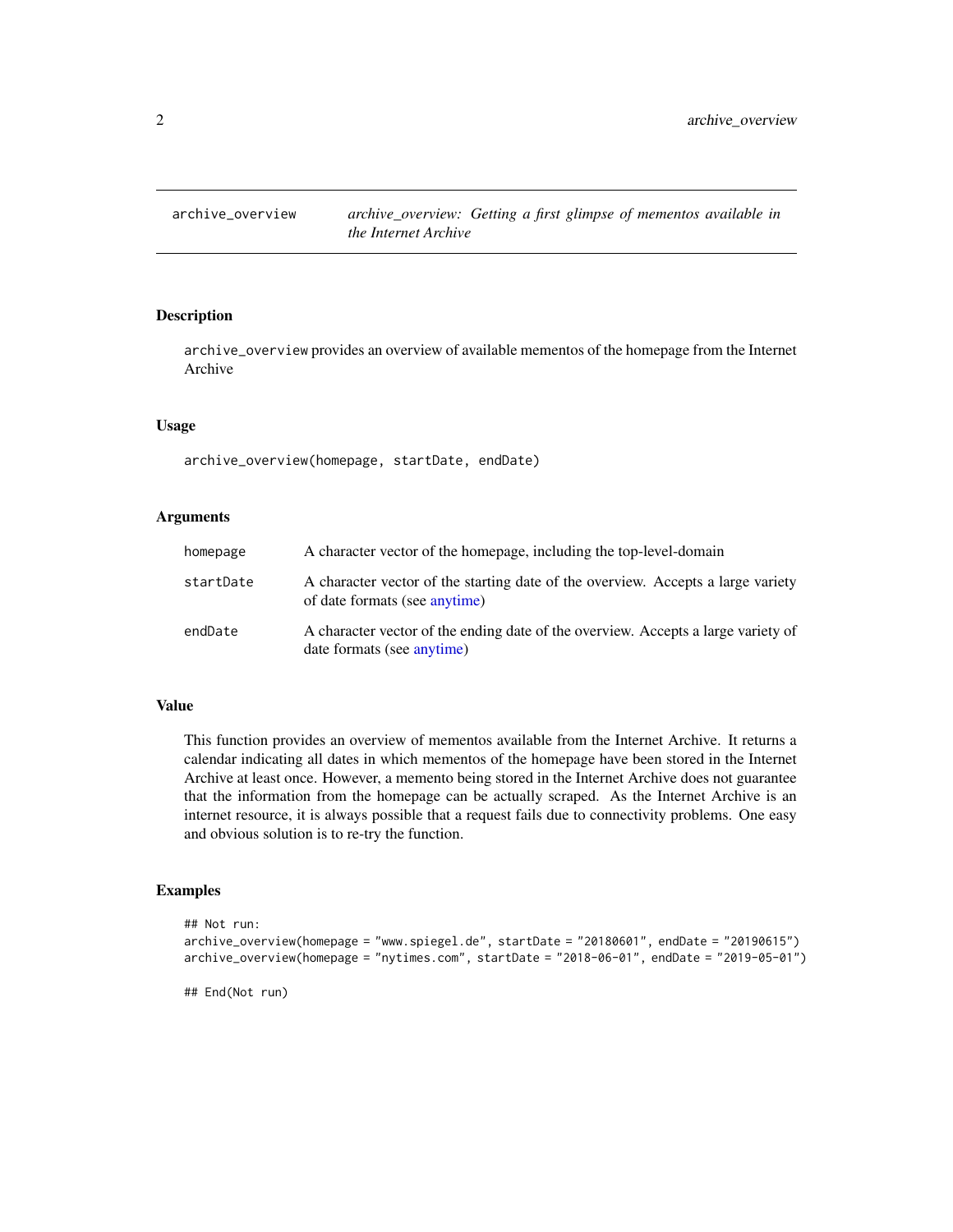<span id="page-2-0"></span>retrieve\_links *retrieve\_links: Retrieving Links of Lower-level web pages of mementos from the Internet Archive*

#### Description

retrieve\_links retrieves the Urls of mementos stored in the Internet Archive

#### Usage

```
retrieve_links(ArchiveUrls, encoding = "UTF-8", ignoreErrors = FALSE)
```
#### Arguments

| ArchiveUrls  | A string of the memento of the Internet Archive         |
|--------------|---------------------------------------------------------|
| encoding     | Specify a encoding for the homepage. Default is 'UTF-8' |
| ignoreErrors | Ignore errors for some Urls and proceed scraping        |

#### Value

This function retrieves the links of all lower-level web pages of mementos of a homepage available from the Internet Archive. It returns a tibble including the baseUrl and all links of lower-level web pages. However, a memento being stored in the Internet Archive does not guarantee that the information from the homepage can be actually scraped. As the Internet Archive is an internet resource, it is always possible that a request fails due to connectivity problems. One easy and obvious solution is to re-try the function.

#### Examples

```
## Not run:
retrieve_links("http://web.archive.org/web/20190801001228/https://www.spiegel.de/")
## End(Not run)
```
retrieve\_urls *retrieve\_urls: Retrieving Urls from the Internet Archive*

#### Description

retrieve\_urls retrieves the Urls of mementos stored in the Internet Archive

#### Usage

```
retrieve_urls(homepage, startDate, endDate, collapseDate = TRUE)
```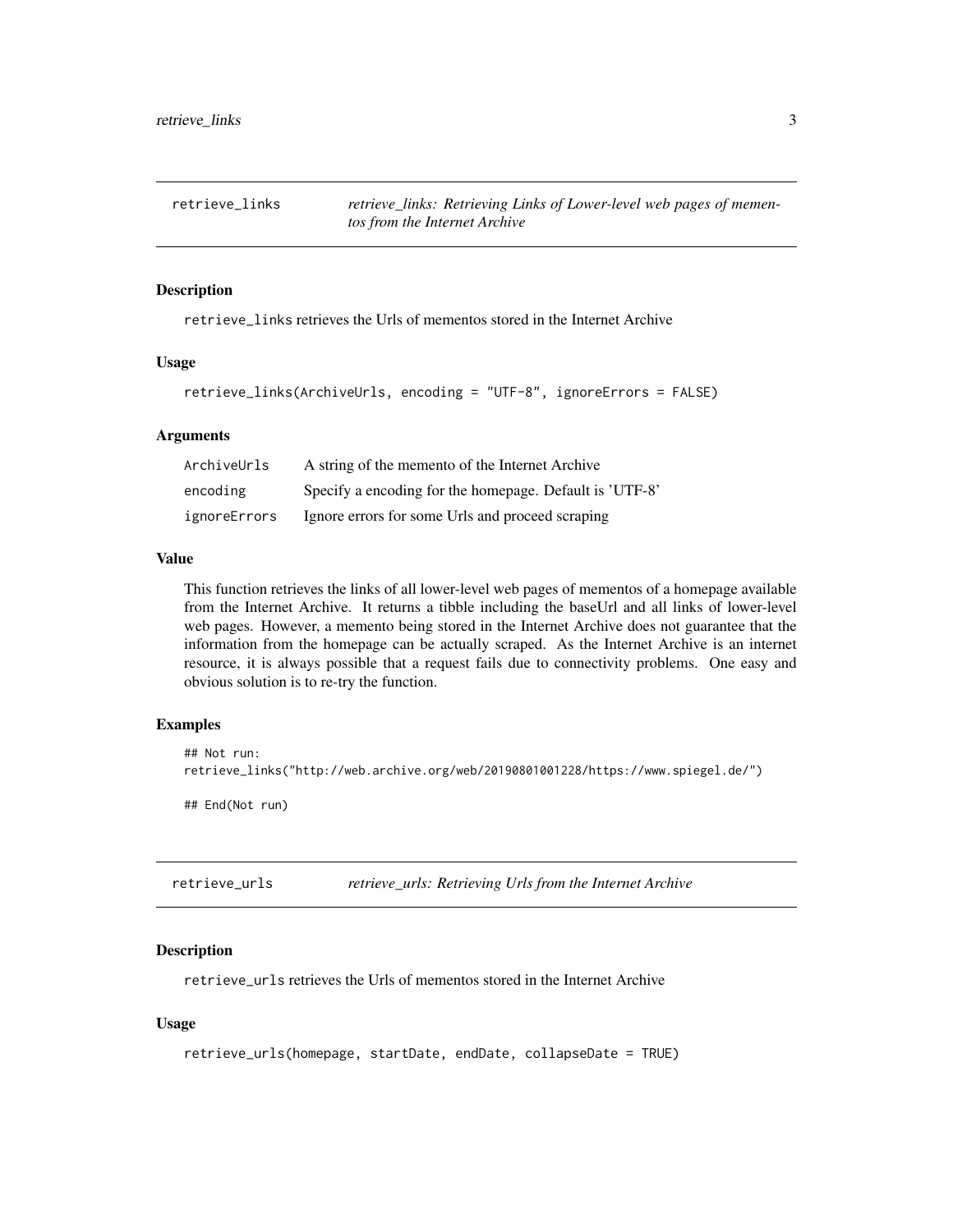#### <span id="page-3-0"></span>Arguments

| homepage     | A character vector of the homepage, including the top-level-domain                                                |
|--------------|-------------------------------------------------------------------------------------------------------------------|
| startDate    | A character vector of the starting date of the overview. Accepts a large variety<br>of date formats (see anytime) |
| endDate      | A character vector of the ending date of the overview. Accepts a large variety of<br>date formats (see anytime)   |
| collapseDate | A logical value indicating whether the output should be limited to one memento<br>per day                         |

#### Value

This function retrieves the mementos of a homepage available from the Internet Archive. It returns a vector of strings of all mementos stored in the Internet Archive in the respective time frame. The mementos only refer to the homepage being retrieved and not its lower level web pages. However, a memento being stored in the Internet Archive does not guarantee that the information from the homepage can be actually scraped. As the Internet Archive is an internet resource, it is always possible that a request fails due to connectivity problems. One easy and obvious solution is to re-try the function.

#### Examples

```
## Not run:
retrieve_urls("www.spiegel.de", "20190801", "20190901")
retrieve_urls("nytimes.com", startDate = "2018-01-01", endDate = "01/02/2018")
retrieve_urls("nytimes.com", startDate = "2018-01-01", endDate = "2018-01-02", collapseDate = FALSE)
```
## End(Not run)

scrape\_urls *scrape\_urls: Scraping Urls from the Internet Archive*

#### **Description**

scrape\_urls scrapes Urls of mementos and lower-level web pages stored in the Internet Archive using XPaths as default

#### Usage

```
scrape_urls(
 Urls,
 Paths,
  collapse = TRUE,
  startnum = 1,
  attachto = NULL,
 CSS = FALSE,archiveDate = FALSE,
```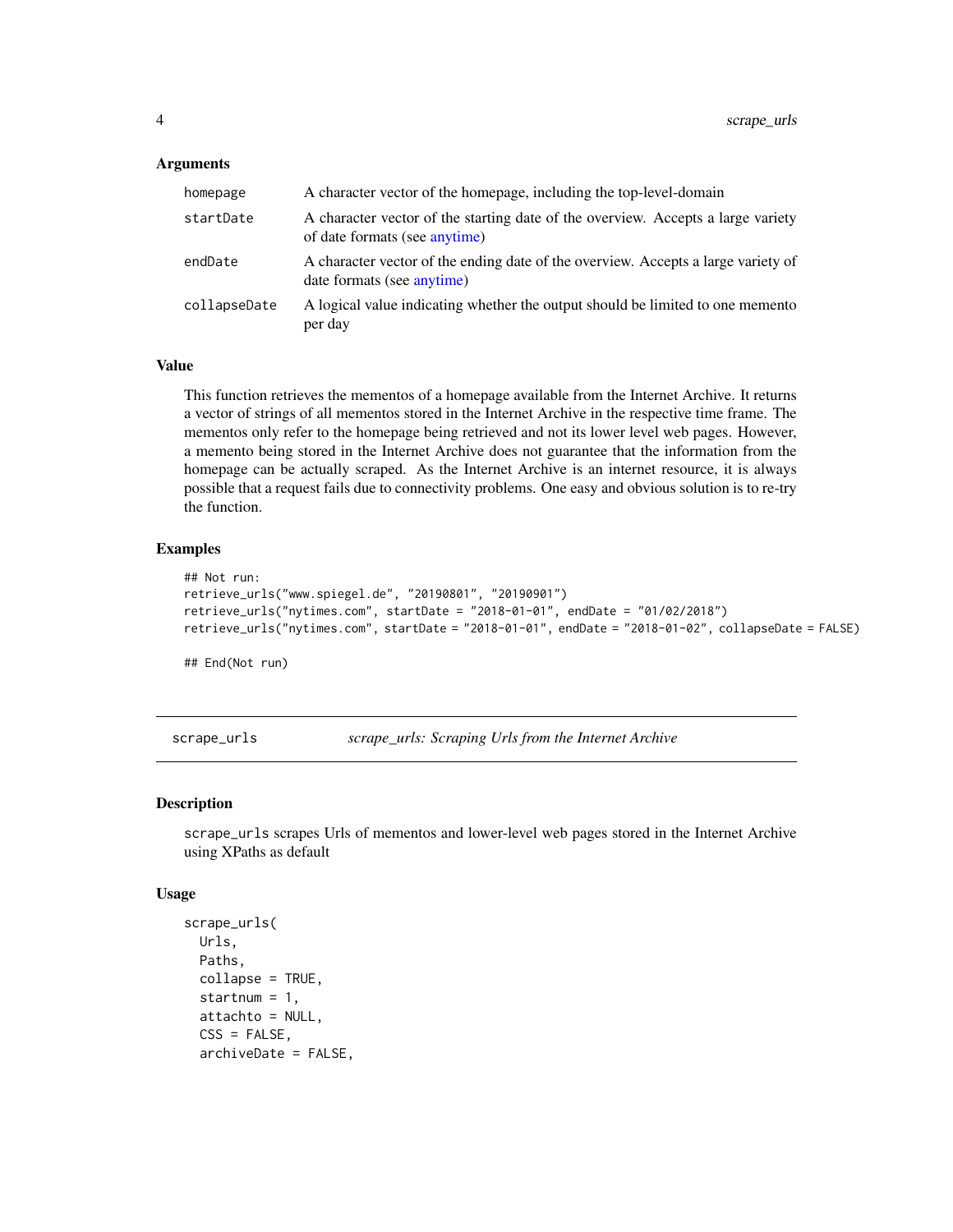#### scrape\_urls 5

```
ignoreErrors = FALSE,
  stopatempty = TRUE,
  emptylim = 10,
 encoding = "UTF-8",
  lengthwarning = TRUE
)
```
#### Arguments

| Urls          | A character vector of the memento of the Internet Archive                                                            |
|---------------|----------------------------------------------------------------------------------------------------------------------|
| Paths         | A named character vector of the content to be scraped from the memento. Takes<br>XPath expressions as default.       |
| collapse      | Collapse matching html nodes                                                                                         |
| startnum      | Specify the starting number for scraping the Urls. Important when scraping<br>breaks during process.                 |
| attachto      | Scraper attaches new content to existing object in working memory. Object<br>should stem from same scraping process. |
| <b>CSS</b>    | Use CSS selectors as input for the Paths                                                                             |
| archiveDate   | Retrieve the archiving date                                                                                          |
| ignoreErrors  | Ignore errors for some Urls and proceed scraping                                                                     |
| stopatempty   | Stop if scraping does not succeed                                                                                    |
| emptylim      | Specify the number of Urls not being scraped until break-off                                                         |
| encoding      | Specify a default encoding for the homepage. Default is 'UTF-8'                                                      |
| lengthwarning | Warning function for large number of URLs appears. Set FALSE to disable<br>default warning.                          |

#### Value

This function scrapes the content of mementos or lower-level web pages from the Internet Archive. It returns a tibble including Urls and the scraped content. However, a memento being stored in the Internet Archive does not guarantee that the information from the homepage can be actually scraped. As the Internet Archive is an internet resource, it is always possible that a request fails due to connectivity problems. One easy and obvious solution is to re-try the function.

#### Examples

```
## Not run:
scrape_urls(
Urls = "https://web.archive.org/web/20201001000859/https://www.nytimes.com/section/politics",
Paths = c(title = "//article/div/h2//text()", teaser = "//article/div/p/text()"),
collapse = FALSE, archiveDate = TRUE)
```
## End(Not run)